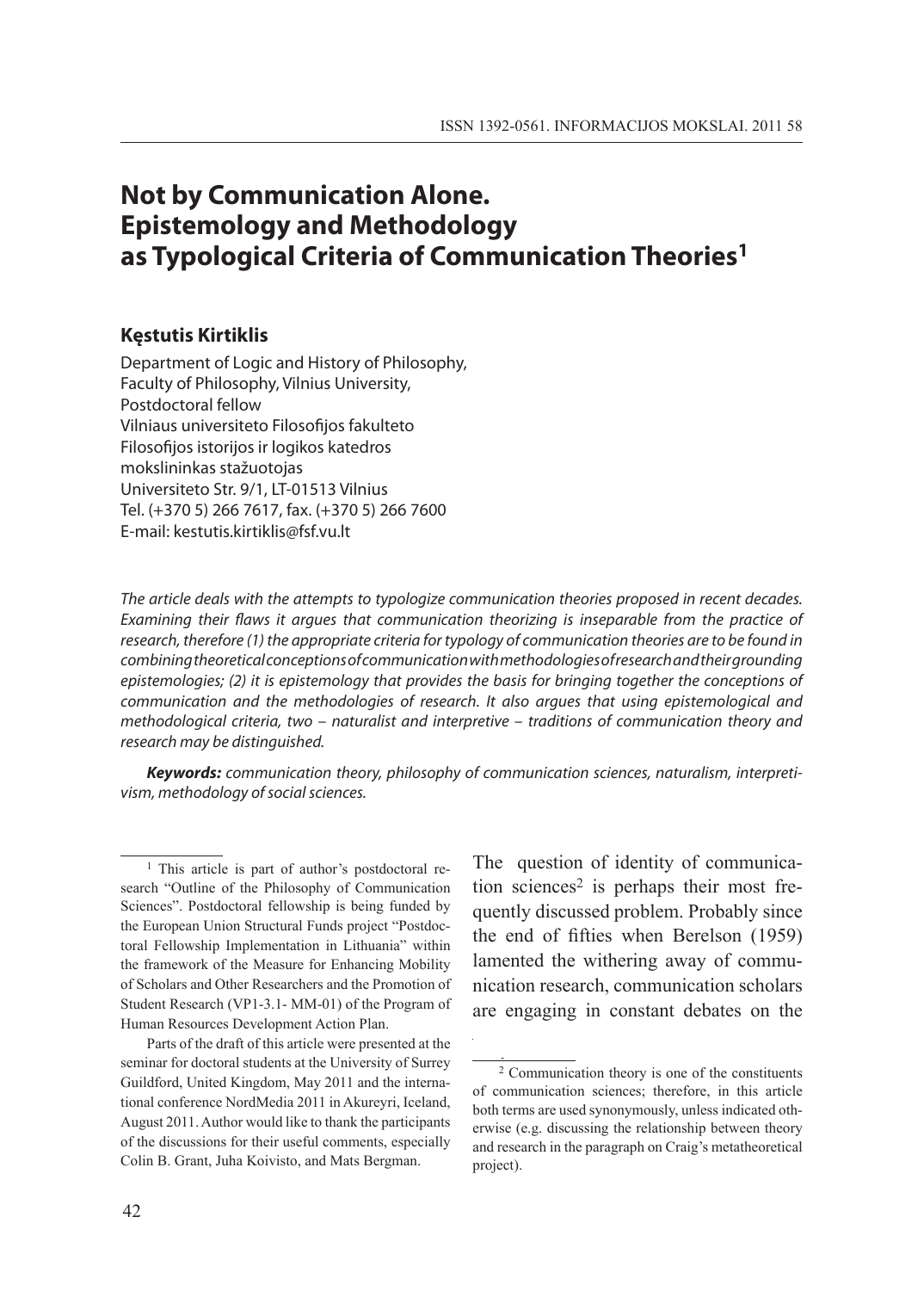"ferment in the field" (e.g. thematic issues of the *Journal of Communication* in 1983, 1993, 2008), possibility and number of paradigms (Dervin, et al. 1989; Mumby, 1997) or metatheoretical perspectives in communication sciences (Pearce, 1977; Craig, 1999) etc. Yet, despite the number of discussions, no agreement has been reached, no consensus achieved.

The questions debated are indeed fundamental: why are there so many (or so few) communication theories? What should be counted as a communication theory? Is there a possibility of unity of the field amidst theoretical and methodological divisions? Does such thing as autonomous communication science / communication theory exist?

However, the oddest characteristic of these debates is their disconnectedness from the rest of social sciences. Often it seems that communication scholars act as if they were experiencing unique problems that no other sciences have ever experienced; therefore, they should resolve their difficulties completely on their own. Or, in some other cases, the influence of other social sciences is acknowledged, but mostly in the area of the methods of research; when it comes to theory or the problems of typology of various theoretical / methodological positions, communication scholars rather hesitate to learn from their counterparts in sociology or political science.

The relationship between the parts of theory and research in communication sciences itself is an important question. Compared to the earlier debates (e.g. Pearce, 1977; Bostrom & Donohew, 1992) contemporary typologies of communication theories pay much less attention, if any at all, to the issues of methodology and research (Craig, 1999), although the interest in methodology in general is not decreasing (Höijer, 2006, p. 101).

The double genesis of communication sciences (both from social sciences and humanities) make things quite complicated; however, author of the present article believes that bringing communication sciences closer to metatheoretical debates in other social sciences, and especially to the corresponding debates in the philosophy of social sciences, could suggest some solutions to the ongoing identity debates in communication theory.

The article analyses various attempts to solve the identity problem in communication sciences by providing typologies for this still rather chaotic field. Examining their flaws, it argues that (1) the appropriate criteria for typology of communication theories are to be found in combining theoretical conceptions of communication with methodologies of research and their grounding epistemologies; (2) it is epistemology that provides the basis for bringing together the conceptions of communication and the methodologies of research.

### **Craig's Metatheoretical Project**

In 1999, the American communication scholar Robert T. Craig published an influential<sup>3</sup> article "Communication Theory as a Field" (Craig, 1999), which proposed a solution to the identity problem. Craig has argued that this problem rises from the multidisciplinary origins of communication sciences. Various theories of

<sup>3</sup> Although Craig's metatheory did not evoke much critical discussion, his metatheoretical framework was widely used in communication theory textbooks as a framework for introducing the field (Craig, 2007, p. 125).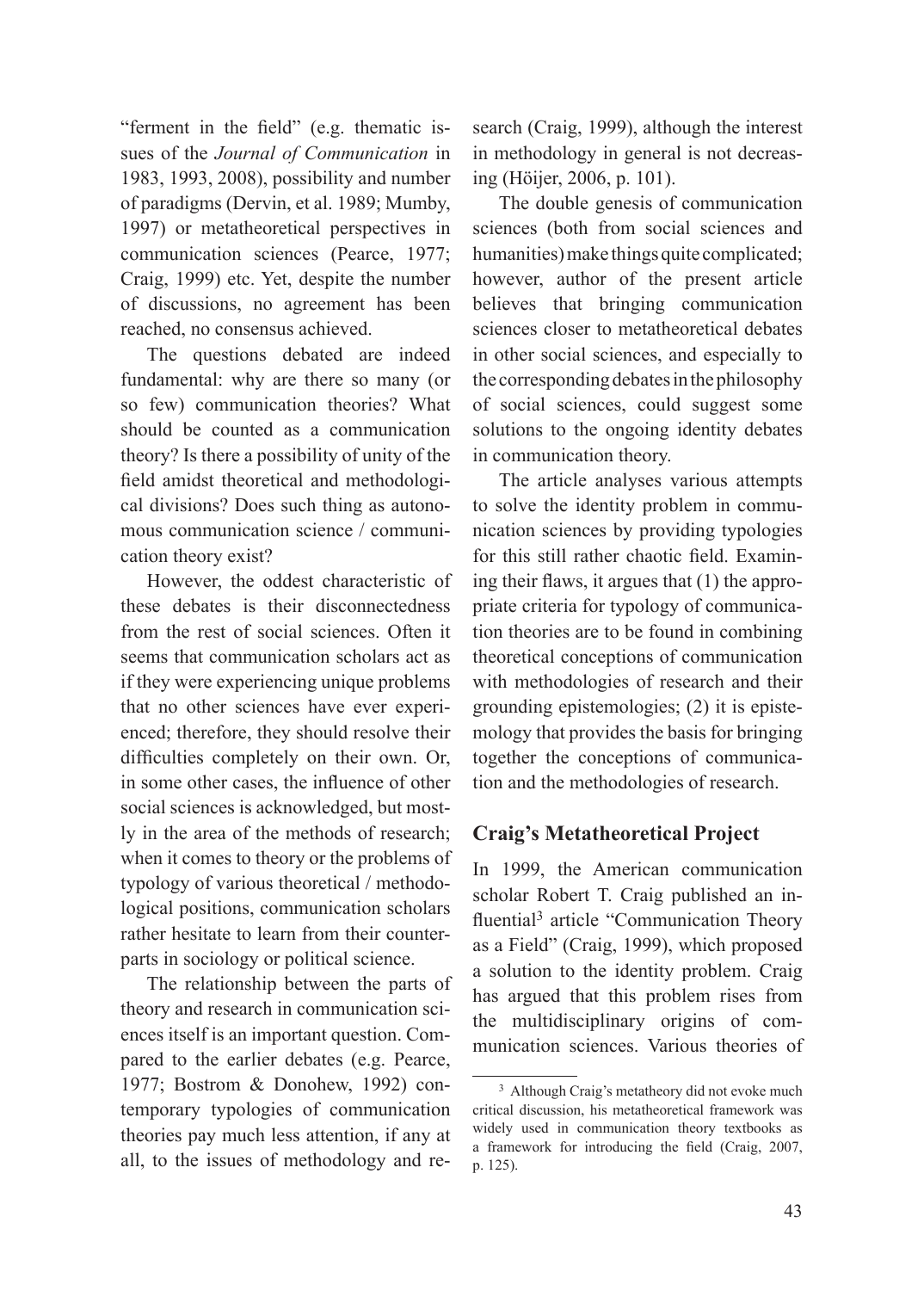communication, stemming from various disciplines, bring their own methods of research and problems to be solved; therefore, a unified communication theory, let alone united science of communication is hardly possible. Yet it is not necessary, because, according to Craig, "the potential of communication theory as a field can best be realized […] not in a unified theory of communication but in a dialogical-dialectical disciplinary matrix, a commonly understood (though always contestable) set of assumptions that would enable productive argumentation across the diverse traditions of communication theory" (Craig, 1999, p. 120). If communication theory cannot be unified into one-paradigm-science, it might be united into a common discussion forum, where various theoretical traditions could take part in the debate without losing their identity and converging between themselves.

Craig (1999, p. 121) suggests that this could be achieved using a constitutive metamodel based on James Carey's ritual model of communication (Carey, 2009 [1989], p. 15). Theories would "communicate" according to this metamodel, just as people communicate according to the first order corresponding model of communication.

However, the notion of the ritual model of communication is rather vague. Craig presents it simply as a more open and democratic alternative to the transmission model (Craig, 1999, p. 125–126), whereas Carey describes it as the model for communication in time rather than in space; he also emphasizes the ability of the former type of communication to draw people together, to create their commonness (Carey, 2009 [1989], p. 15). The communication of theories according to this model raises more questions than provides answers.

As communication between people, according to the constitutive model, creates communicative community, so communication between theories, according to the constitutive metamodel, creates a dialogical – dialectical field of communication theory. Various conceptions of communication are the messages communicated in this field. Seven traditions<sup>4</sup> (Craig, 1999, p. 135–148) participate in this forum, each with a particular conception of communication, which is the main criterion for distinguishing them:

- • rhetorical tradition defines communication as a practical art of discourse;
- semiotic tradition as intersubjective mediation by signs;
- $\bullet$  phenomenological tradition as the experience of otherness;
- cybernetic tradition as information processing;
- sociopsychological tradition  $-$  as expression, interaction, and influence;
- sociocultural tradition as the  $(re)$ production of social order;
- critical tradition as discursive reflection.

The conception of communication is not the only criterion; there are a few other criteria for the candidates to the status of tradition, closely related to the first one: "the proposed tradition must comprise a substantial body of thought that contributes a unique, practically consequential

<sup>4</sup> Later he (Craig, 2007) considered the possibility of adding the eighth – pragmatist – tradition to his dialogical dialectic field. However the number of traditions does not make influence on the argument of the present article.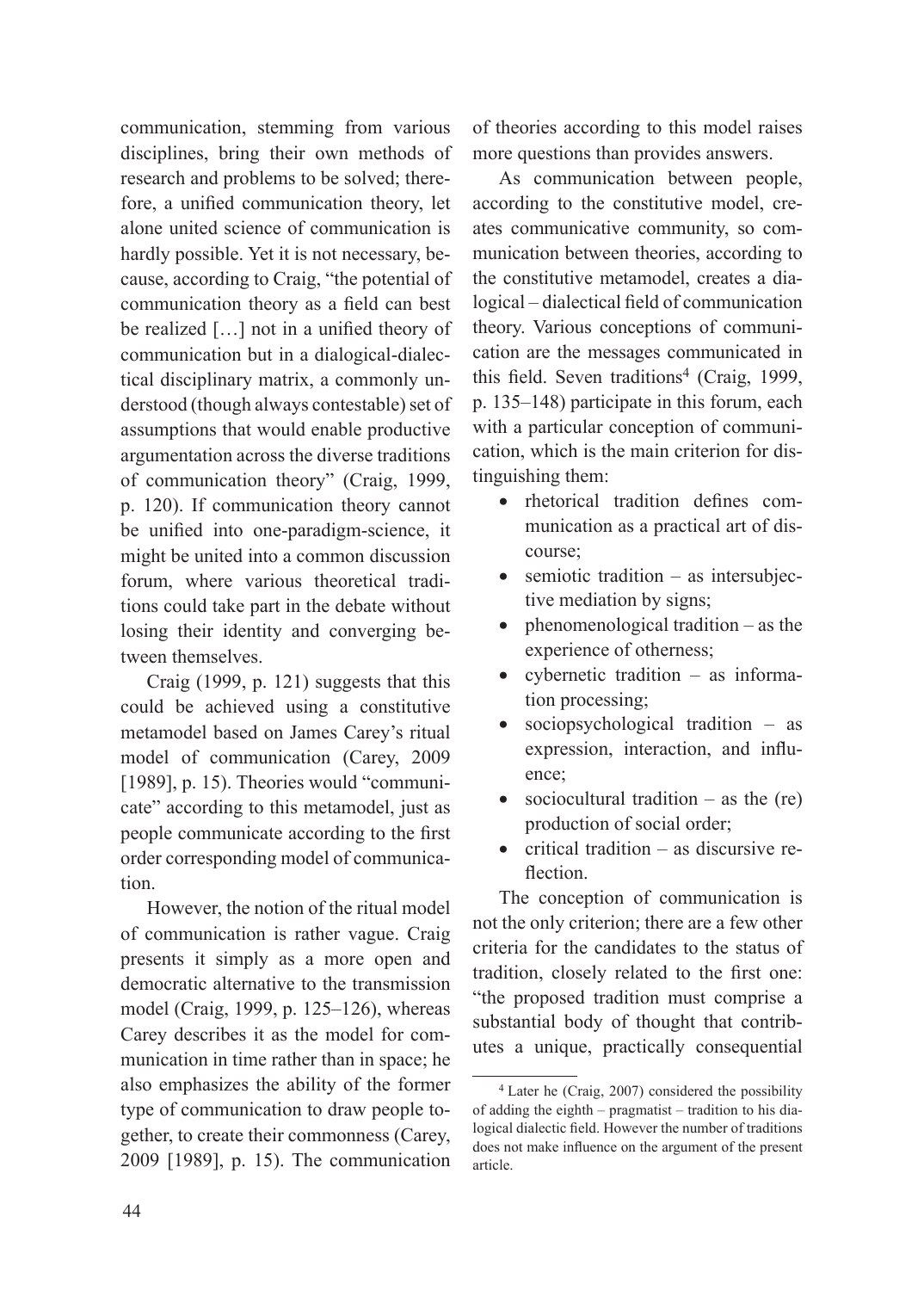conceptualization of communication, significantly different from all other traditions, and that it must be incorporated into the matrix of the field by specifying its distinctive view of communication problems, metadiscursive vocabulary, commonplace beliefs it affirms or challenges, and topoi for argumentation vis-à-vis other traditions." (Craig, 2007, p. 130). In other words, "communication theories […] have something to agree and disagree about – and that "something" is communication, not epistemology" (Craig, 1999, p. 135).

Craig's metatheory has two problematic points: (1) he disregards the practice of communication research in his typology and (2) he cuts off theorizing of communication from its philosophical basis.

First, it is rather odd that the methodology of empirical research of communication is not mentioned as a criterion for discerning traditions and it seems that in his metatheory in general Craig underestimates communication research.

In many places Craig emphasizes that communication theory is a practical discipline, and yet it seems that he elaborates this idea as if it was almost a purely speculative praxis. People get their knowledge of things by encountering them daily; this is a sort of primitive "empirical research". If Craig models his metatheory according to the patterns of everyday thinking and practice, he should pay attention to the encounters between theory and the "data" of communication.

The second point is closely related to the first: it is doubtful whether the conceptions of communication are really so independent of epistemology as Craig suggests. Avoiding the analysis of research, Craig also avoids the question of the ori-

gins of knowledge about communication. Analyzing the seven traditions, he does not ask how they get the knowledge of their object. Thus, he overlooks that some of his traditions are closer to each other (e.g. sociocultural and critical, or rhetorical and sociocultural, but all of them are pretty far from sociopsychological or cybernetic traditions), and that this is because some traditions derive their conceptions of communication from one source, while others – from a different one. I will argue later that these sources are broader, more general methodological positions based on particular epistemological assumptions. Denying or disregarding their influence might even lead to the suspicions of circularity in a theory: traditions are different because they define communication differently, and they define communication differently because they are different.

# **Typology Based on Methodology – An Alternative?**

However, Craig's metatheory was not the only suggestion for solving the problem of identity. A few years earlier Swedish scholar Karl Erik Rosengren, who was taking part in the debates on "ferment in the field" and paradigms, had published several articles (e.g. 1983; 1989) suggesting quite a different typology of what he called paradigms in communication sciences.

Rosengren starts from the statement that communication sciences are not unique, and that other social sciences also experience identity problems ("problems of ferment in the field") (Rosengren, 1983, p. 185–186) and experience them since longer time, so communication researchers can turn to their neighboring disci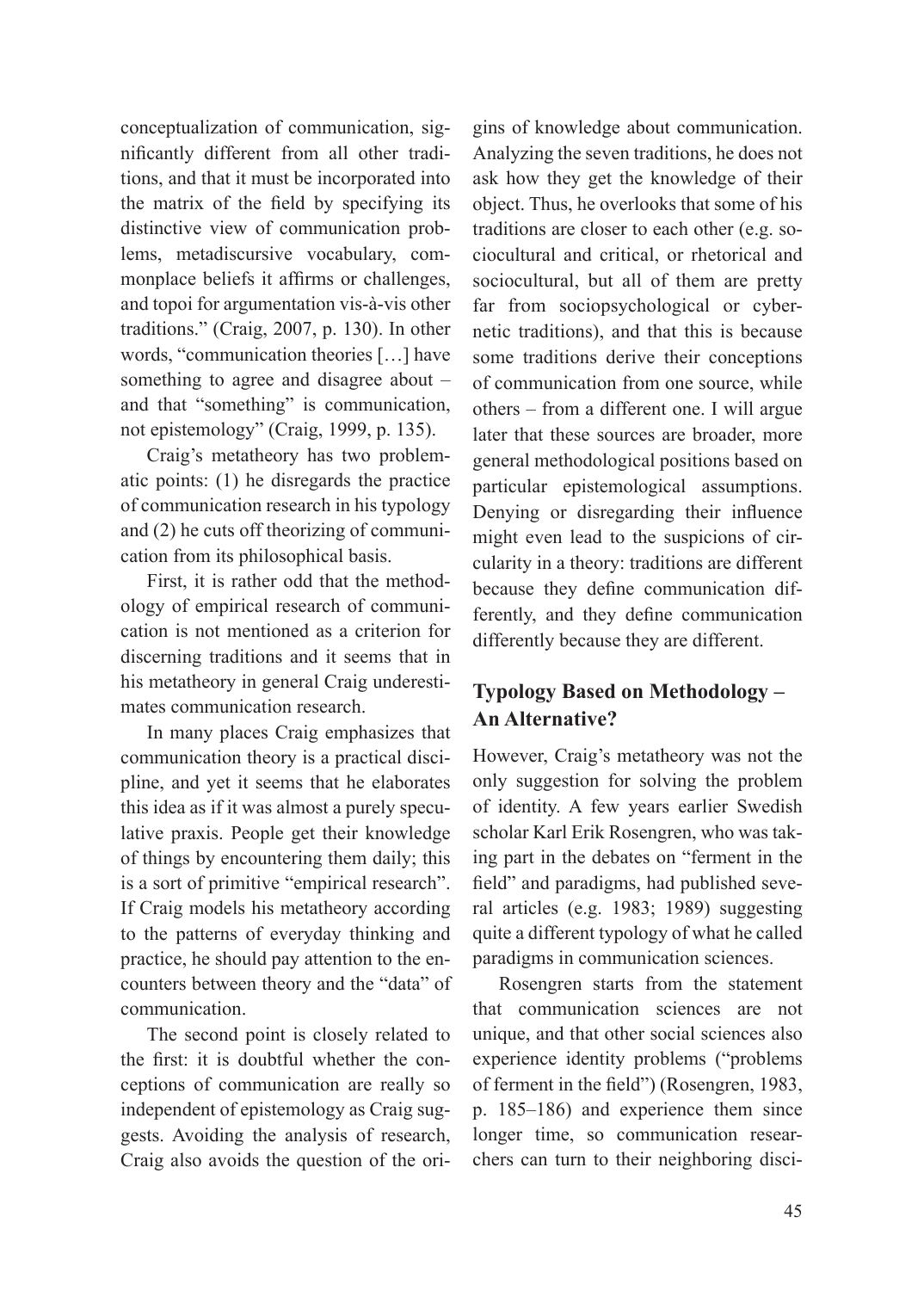plines for suggestions. Rosengren adapts the typology of sociological theories made by the Anglo-American duo Gibson Burrell and Gareth Morgan, where theories are classified according to two criteria – their assumptions about the nature of social sciences (subjective vs. objective, based on different views on ontology, epistemology, methodology and human nature) and the nature of society (sociology of radical change vs. sociology of regulation – this dichotomy is based on differences in axiology and political engagement).

Crossing the two dimensions makes a four-part typology, i.e. four schools or traditions of research:

- radical humanism subjective  $/$ radical change;
- radical structuralism objective  $/$ radical change;
- $\bullet$  interpretive [sociology] subjective / regulation;
- functionalist  $[{\rm sociology}]$  objective / regulation (this paradigm is dominant; the majority of communication researchers work in it.).

Usually, it is considered that each paradigm differs in research questions, which are raised and answered in it (Rosengren, 1983, p. 188). Yet Rosengren argues that it is possible to answer questions raised in one paradigm by means of methodologies developed in another paradigm (Rosengren, 1983, p. 189 ff.). Analyzing three examples – news research, general type of measurements in the study of culture, and multivariate analysis – Rosengren demonstrates how the dominant paradigm (functionalist) answers the important questions raised by other three "alternative" paradigms. It means that they rather make a continua than are separated by insurmountable division lines, which would make them incommensurable (Rosengren, 1989, p. 22, 24). Therefore, concludes Rosengren, in the long run the convergence of paradigms is possible, and the question of the title of 1983's article "one paradigm or four?" must be answered in favor of the former.

Later, however, Rosengren (1993) admitted that not many communication scholars shared his optimism and followed the suggested way towards one paradigm. They rather accepted the existence of the dichotomy of paradigms, based on methods; as Robert Bostrom put it, "a distinction between qualitative and quantitative is currently given paradigmatic status" (2004, p. 347). Although this distinction may appear to be supported by everyday discourse and some handbooks on communication research (cf. Stacks & Salwen, 2009 [1996]; Jensen, 2002), there seem to be no significant attempts to theorize, define, and defend it. The critics of this dichotomy (Rosengren 1989; 1993; Bostrom 2003; 2004) emphasize the convergence of qualitative and quantitative methods not only as a methodological possibility, but also as actual reality in communication research. Hence, the division of communication sciences into qualitative and quantitative paradigms remains at best vague, or even indefensible, but somehow popular.

However, the lack of popularity is not the only problem Rosengren's theory faces. It is rather odd that Rosengren never asks whether this sociological typology is applicable in communication sciences. He simply assumes that it is: "many of the same schools and groupings appear in communication research, albeit sometimes under different names" (Rosengren, 1993,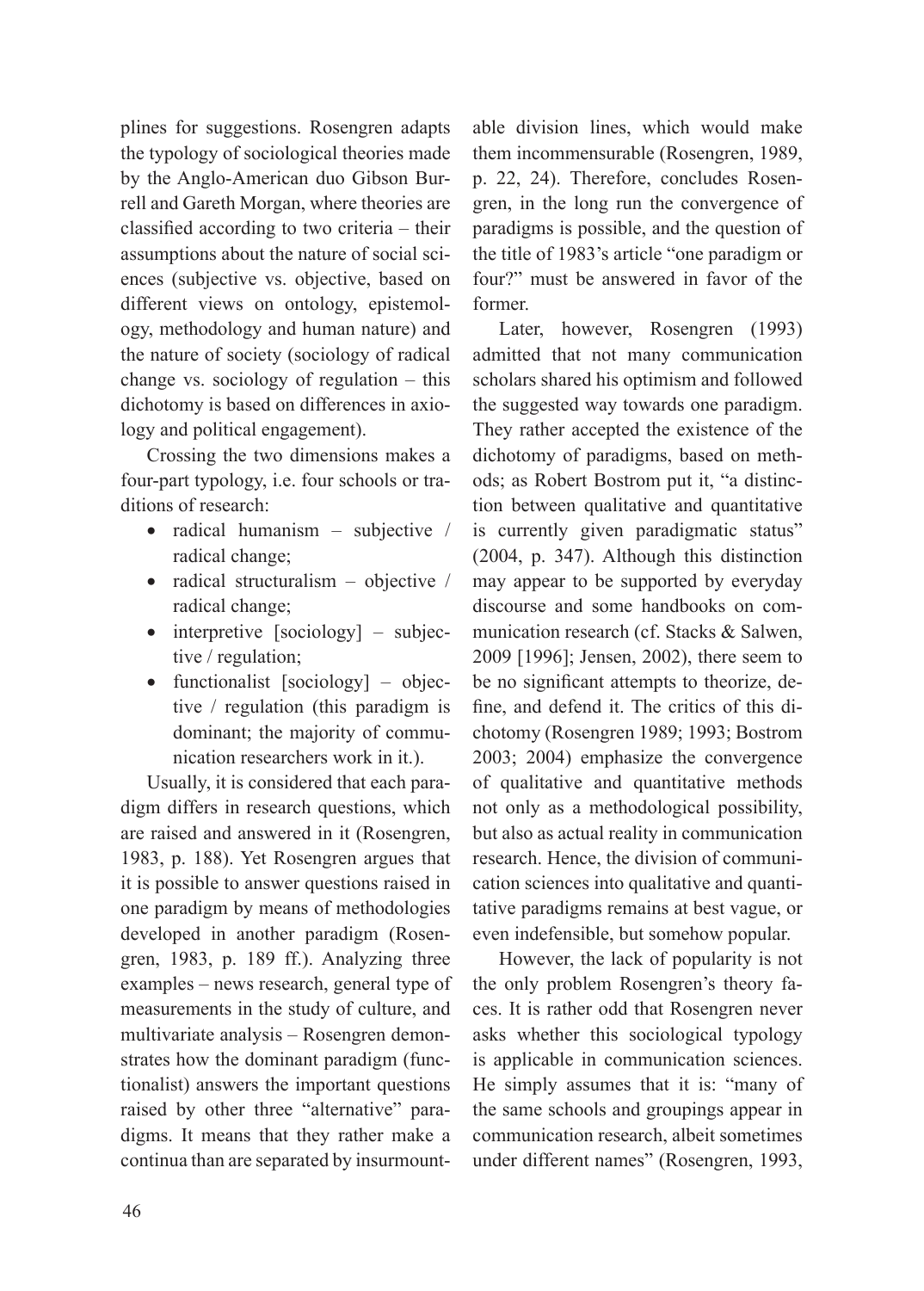p. 6). Paraphrasing John Durham Peters' bitter remark on political communication research as political sciences practiced in the field of communication, one can say, that Rosengren sees no problem in practicing sociological metatheory in the field of communication sciences. However, there is a problem: in this case, communication sciences are losing their particularity, for it is not the scope and pace of changes in society, but communication they are studying and debating. Yet communication, as an object of research, theorized on its own, separately from the social institution of mass media, is mentioned by Rosengren only as a constituent of culture (albeit the most important) (Rosengren, 1983, p. 193). Then why one should call it communication science and not the sociology of communication?

Rosengren eludes the circularity that might be suspected in Craig's theory; he can demonstrate how differences in conceptions of communication theory and research emerge from broader philosophical and methodological differences, still he chooses not to discuss the conceptions of communication and melts communication research in the melting pot of the rest of social sciences.

### **Towards the Philosophy of Communication Theories?**

Rosengren was not the only one who realized the importance of philosophical premises for research methodologies. In recent years, a few researches on philosophy of communication were made; their authors (Anderson, 1996; Anderson & Baym, 2004; Nastacia & Rakow, 2004) tried to provide a typology of approaches

in communication sciences via typologies of philosophical positions on which the methodologies of communication sciences are based.

James A. Anderson (1996) saw the rise of various philosophies of communication as a reaction to the dominance of positivism in communication research. Though the name of his book (*Communication Theory. Epistemological Foundations*) promises the analysis only of epistemological foundations, Anderson exceeds this promise and presents a wide panorama of various ontological, epistemological, praxeological, and axiological positions, although using an epistemological vocabulary. Since he considers himself a rebel against positivist-scientist authorities, his book is rather "an unfinished jazz symphony in which themes and their variations are played but remain open to further improvisation"; "here, there is a response for everything, but an answer for nothing" (Anderson, 1996, p. 3).

However, this colorful and sometimes insightful panorama rather often lacks an in-depth analysis of its contents. With the lack of analysis comes the lack of clarity. For example, the question of the nature of the real is discussed from two points of view – objective versus hermeneutic empiricism (which are resolved into positivism vs. semiotic, phenomenological, pragmatic, cultural / critical and actional positions) (Anderson, 1996, p. 13–42); and the variety of positions on the character of the justified argument consists of foundationalism, positivism, correspondence theory, justificationism, verificationism / falsificationism, instrumentalism, conventionalism, sociological relativism, programmatic methodism, sociological de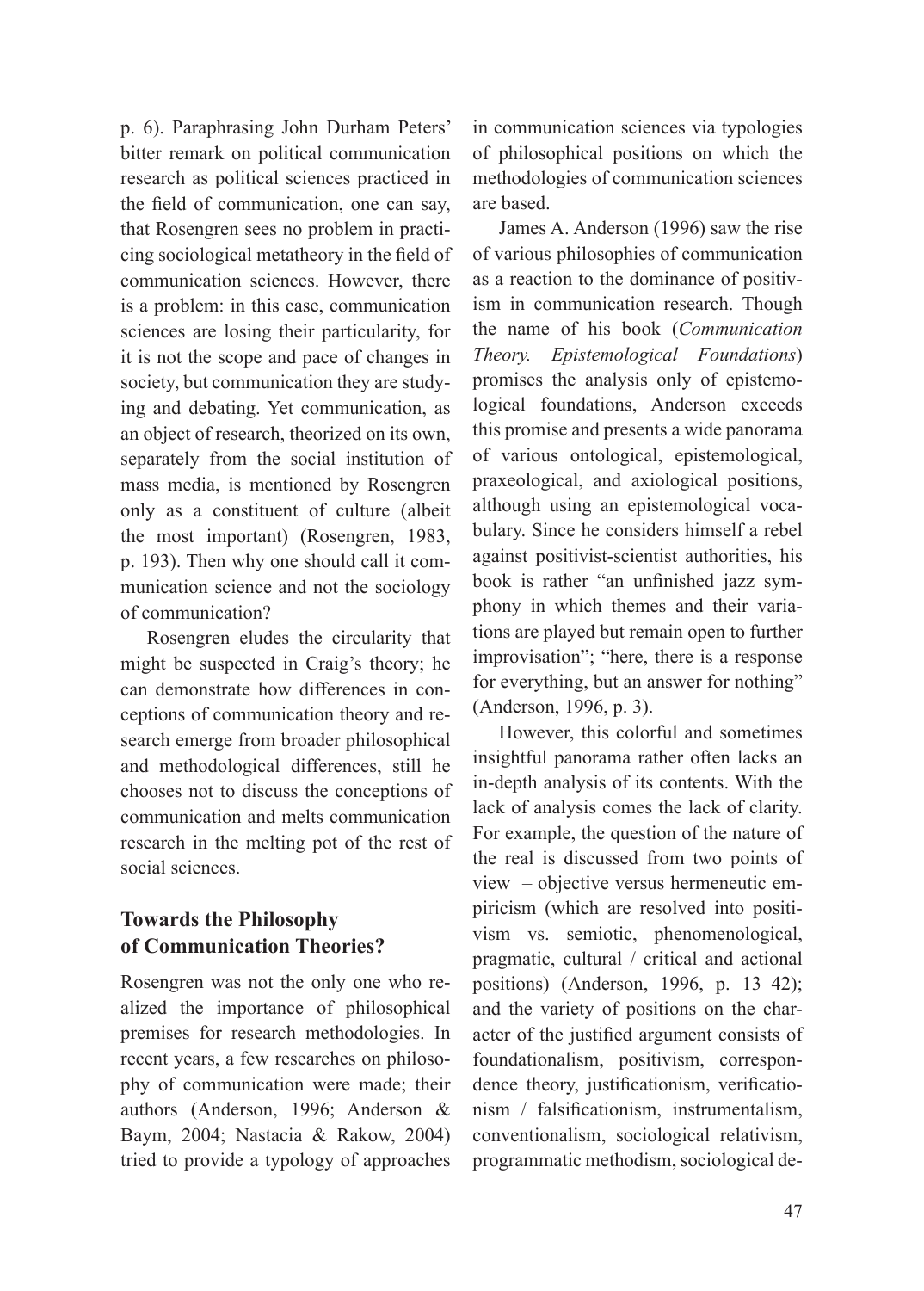terminism, and hermeneutics (Anderson, 1996, p. 103–121). Some readers would really like to know whether and how those positions are related to each other; do they really differ in views or just in vocabulary? This curiosity, however, remains unsatisfied.

A decade later, in a study conducted with Geoffrey Baym (Anderson & Baym, 2004), Anderson undertakes a task of such analysis. Philosophical fields of interest remain the same: ontology, epistemology, praxeology, and axiology. Mixing the problems arising in these fields, Anderson and Baym create a four quadrant table, based on the intersection of two theoretical continua: foundational / reflexive and empirical / analytic (by which they mean realist / idealist).

Theoretical positions in quadrants differ in five key elements: "the character of theory that arises in the philosophic domain, the typical method associated with that theory type, the form of argument that is used to advance claim, the goal or objective of the theory and the underlying assumptions about the reality the theory engages" (Anderson & Baym, 2004, p. 592).

Hence, there are four philosophical domains of communication scholarship (and the representative scholarship communities) (Anderson & Baym, 2004, p. 591):

- foundationalist / empirical behaviorism, cognitivism, neuro-psychological structuralism, functionalism, material anthropology, postpositivism, message effects, forms, and conventions research;
- foundationalist / analytical critical theory, Marxism, cultural studies, second-wave feminism, identity theories, criticism, literary theory, rhetorical studies;
- reflexive / empirical ethnography, performance studies, social action, structuration, discourse and conversation analysis, social semiotics, symbolic interactionism;
- reflexive / analytical deconstructionism, third wave feminism, cultural Marxism, postmodernism, politics of desire, resistance studies, poststructuralism.

For the purposes of the present research, there are two important points in Anderson's and Baym's typology: first, there are relatively few theories / scholarship communities that could be strictly named *communication* scholarship communities: message effects research, rhetorical studies, discourse and conversation analysis, and – provisorily – a couple more. As in the case of Rosengren's suggestion, the authors rather provide a typology of scholarship communities in social sciences and humanities in general. Second, the definition or the conception of communication is absent from the list of criteria, and different traditions of communication research seem to differ in everything but the notion of communication, and the question what makes this typology suitable for communication sciences remains unanswered.

Another attempt of philosophical typology was made by Diana Nastacia and Lana Rakow (2004) who maintained that communication theories should be typologized on deeper philosophical basis rather than on "chronological development, domains of provenience, subfields of study, or components of an essentialized communication definition"<sup>5</sup> (Nastacia & Rakow,

<sup>5</sup> An element from the so-called *Lasswell's formula*: "A convenient way to describe communication is to answer the following questions: Who / says what / in which channel / to whom / with what effect?" (Lasswell, 1971 [1948], p. 84).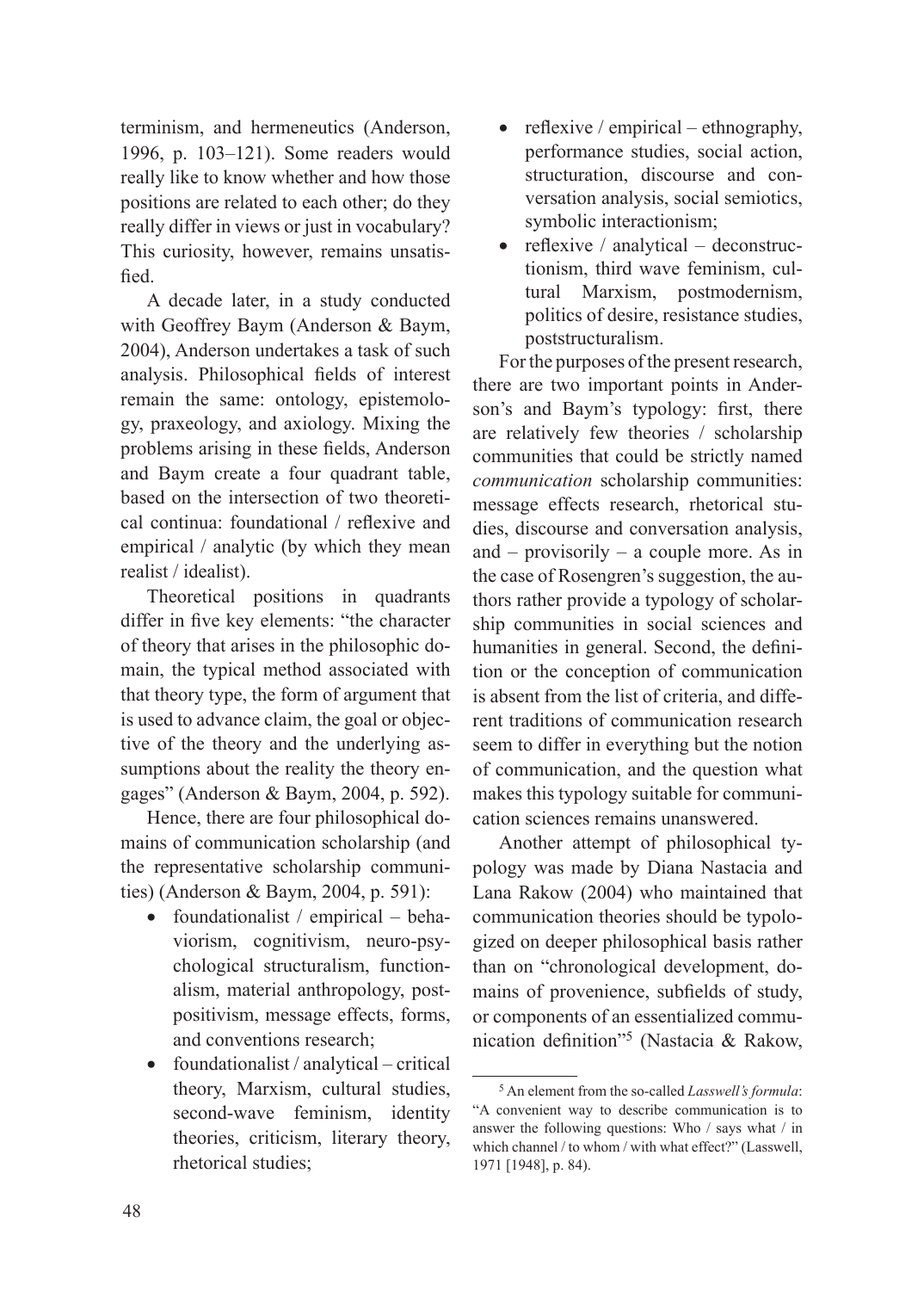2004, p. 2). This deeper philosophical basis is provided by positions taken in the fields of theory of being (ontology), theory of knowledge (epistemology), and theory of power (ideology) (Nastacia & Rakow, 2004, p. 3). Analyzing various possible approaches to these three philosophical fields, Nastacia and Rakow found five schools of thought in communication studies (Nastacia & Rakow, 2004, p. 28):

- rationalism  $-$  idealist ontology, rationalist epistemology, absolutist ideology (representatives: classical rhetoric, structuralism, information / system theories);
- functionalism realist ontology, empiricist epistemology, elitist ideology (positivism, structural anthropology);
- criticism objective nominalist (materialist) ontology, materialist dialectical epistemology, revolutionary ideology (the Frankfurt school, political economy);
- $\bullet$  interpretivism subjective nominalist ontology, humanist epistemology, pluralist ideology (interactionism, interpretive rhetoric, cultural studies);
- postmodernism solipsist / relativist ontology, skeptical / de/re-constructivist epistemology, anarchist ideology / postideology (postmodern rhetoric, poststructuralism, postcolonialism, feminist studies, critical race studies).

Having in mind that these are the schools of communication theory, one might rightly ask (as one may ask Anderson and Baym, too) about their attitudes toward empirical research and its methodology. It is unclear what kind of research methodology is inherent to each of the schools; is there any at all? If theory presumes research, then the conception of methodology should play an important, if not essential, role in defining various approaches in studies of any object; otherwise, one is dealing with a theorizing for its own sake. Yet, as in Anderson's and Baym's project, the criterion of methodology is simply missing.

Also, as in Anderson's and Baym's project, the possible differences in conceptions of communication are omitted, as is also the particularity of communication studies. Nastacia and Rakow do not ask what conceptions of communication are proposed by various schools, how they define the object of their studies; yet the answer given to this question might show that there are a different number of traditions of communication research (presumably less than five).

All these problems arise, because it is unclear with what kind of philosophy do Anderson and Baym and Nastacia and Rakow deal. What do they mean by *philosophy of communication theories*, what questions does it presume? Is it a particular branch of philosophy, usually called philosophy of social sciences? The problem, however, is that *philosophy of communication theories* oddly does not address probably the most important questions in the philosophy of social sciences – the problems of scientific methodology. Methodological and philosophical problems of explanation and understanding, individualism and holism, or value neutrality that seem to be the key issues of the debates in the philosophy of social sciences (Martin & McIntyre, 1994; Rosenberg, 2008; Hollis, 1994; Braybrooke, 1987; and many others) hardly appear in explicit form in the philosophi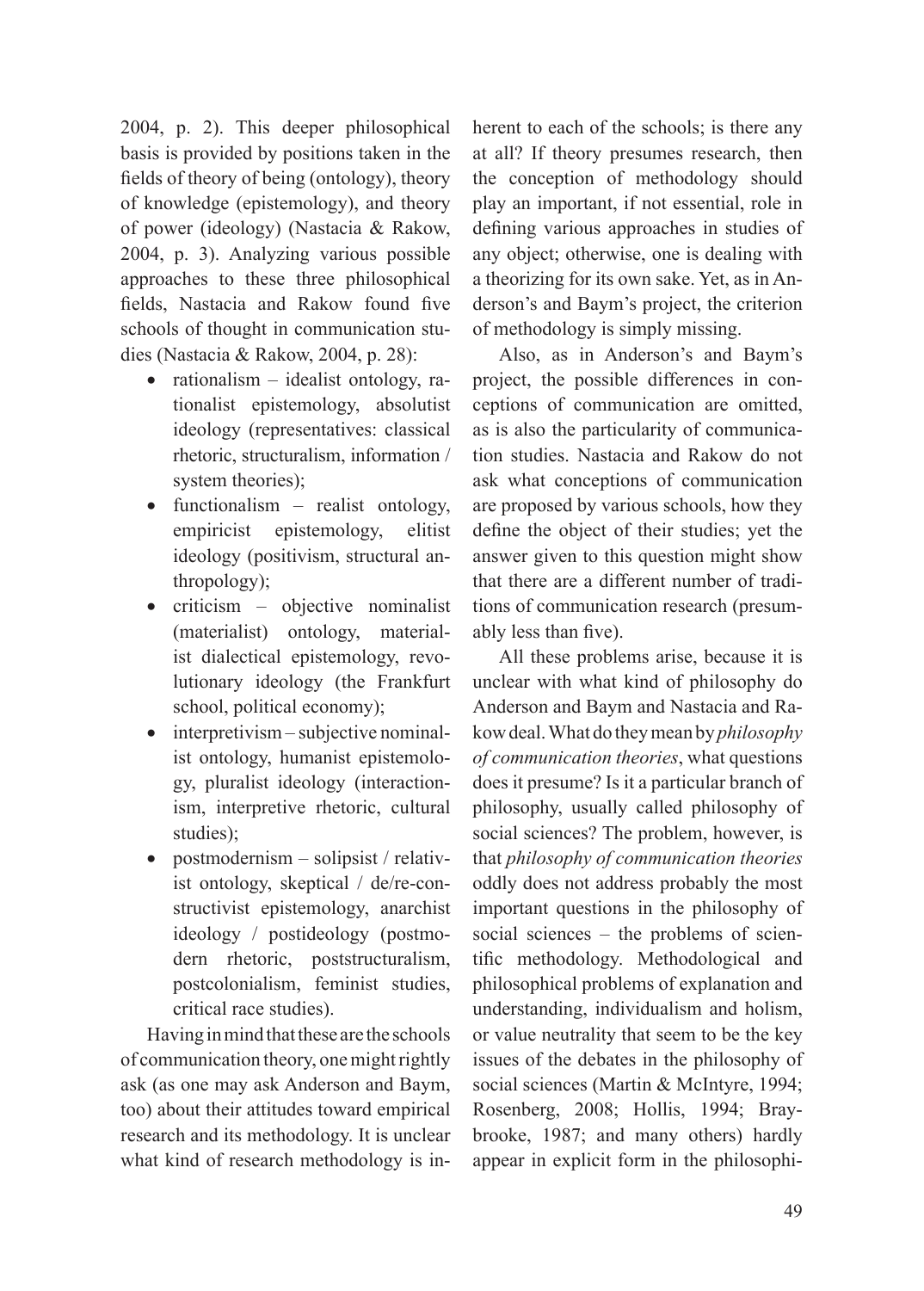cal typologies of communication theories. Of course, following any philosophical tradition is by no means obligatory, yet it might prove itself useful, especially if one is considering the experience of neighbor disciplines looking for help in answering questions about the identity of communication sciences. Maybe that is what communication sciences need?

In a series of publications, Charles Pavitt (1999; 2000a; 2000b; 2004) made an attempt to "import" the debates of philosophy of science into the field of communication theory. Pavitt does not try to create a typology; he is more an advocate of the particular philosophical position – scientific realism – and his main concern is to establish it in the field. Scientific realism has already strong positions in communication research practices (Pavitt, 1999, p. 162 –163), but in theoretical reflections communication scholars are still divided into two camps – positivists and interpretivists – who believe that they differ in methods they use (respectively quantitative and qualitative). Pavitt (1999) argues (as Rosengren (1989; 1993) and Bostrom (2003; 2004) did) that this dichotomy is indefensible. He suggests that one should look instead to the contemporary philosophy of science, where one finds three competing positions – scientific realism, logical positivism, and perspectivism (*à la* Thomas Kuhn).

However, Pavitt's idea of scientific realisms debate against various antirealist positions (Pavitt, 2004, p. 334) is based on the philosophy of so-called hard (natural) sciences; it disregards the actual situation in philosophy whose problems arise in social sciences, and where realism is challenged not only by logical positivism or perspectivism, but also by "hermeneutic" scholarship, which Pavitt prefers not to deal with (Pavitt, 1999, p. 176; 2000a, p. vii), thus somehow oversimplifying the picture.

The question, however, is: what would the theoretical debates in communication sciences and their typology look like, if they would be reconsidered from the point of view of contemporary philosophy of social sciences?

## **Bringing Communication Theory and Philosophy of Social Sciences Together**

Today, the main question of philosophy and methodology of social sciences still remains that of the uniqueness of social sciences – whether they are a (still immature) part of general science, and the methods that are applicable in the research in natural sciences should be also applied in social sciences, or they are a completely different type of science. The debate dates back to early modern philosophy and still has not run out of steam. Therefore, social scientists in general are divided into two camps, which are not quantitative vs. qualitative, but naturalist vs. interpretive (anti-naturalist).

The aim of natural sciences is to explain and predict, so is the aim of naturalist approach in social sciences. In order to achieve success in prediction, a naturalistically oriented social scientist seeks to discover the scientific laws describing the social life that could provide a causal explanation for social actions. A scientist is an impartial observer observing from a distance, not engaging in the situation researched, like, for example, a zoologist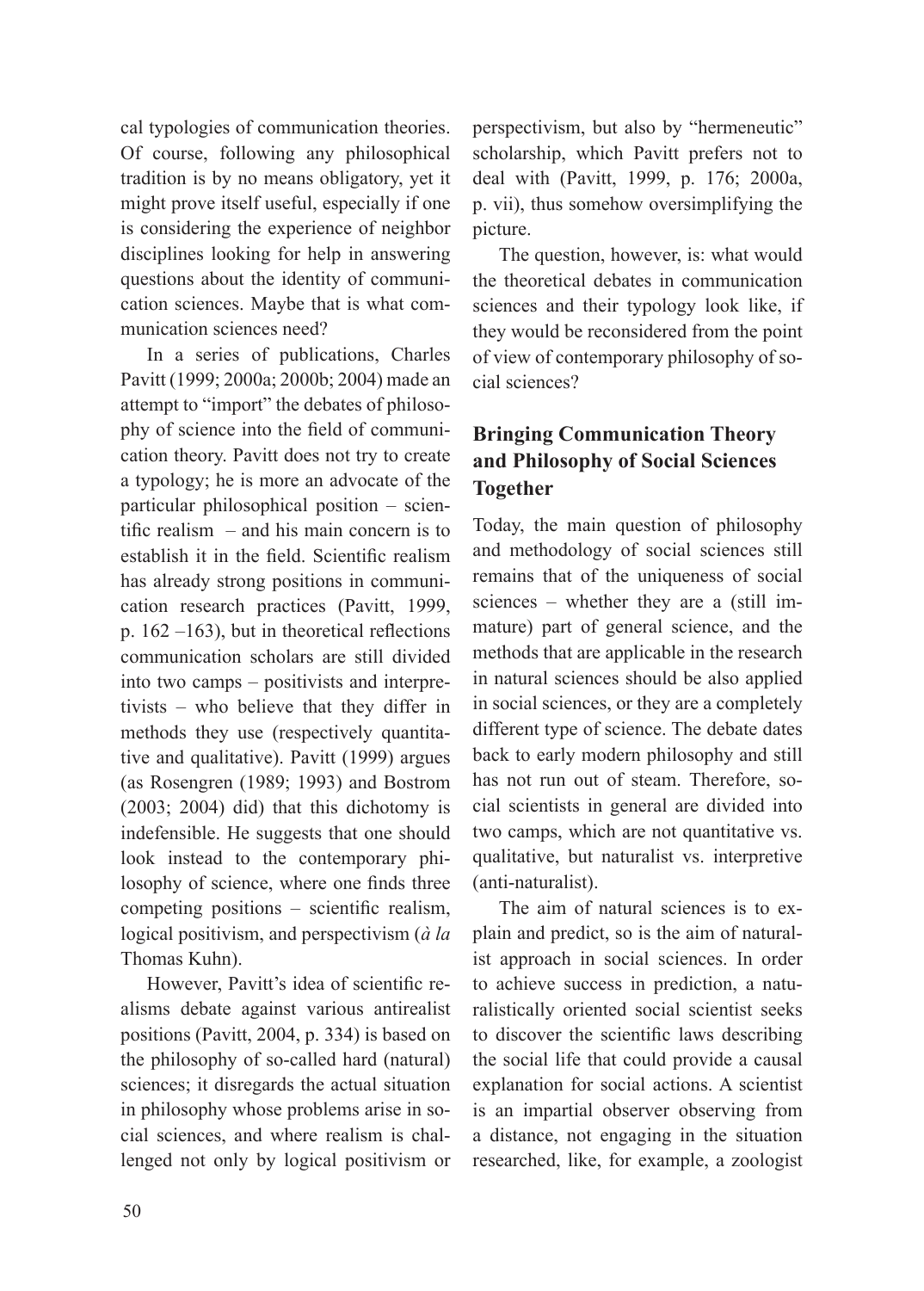studying a group of orangutans. Naturalist social science is possible, because social phenomena, as naturalists argue, in the end are reducible to natural phenomena.

Interpretivists, on the contrary, instead of searching for the laws that could provide causal explanations of social actions, try to grasp the situation from within, from the participants' point of view. Considering social life as something completely different from the natural events and impossible to be researched and conceptualized using the naturalist approach, interpretivists seek to understand the rules social actors are following, or, in more radical forms of interpretivism, to interpret and understand social actions as a kind of texts. The relationship between the observer and the observed is complex, for the observed themselves observe and interpret their life, and a social scientist reinterprets their interpretations. In this case, social sciences cannot remain value-free, as naturalists insist, since theoretical concepts, which correspond to everyday terms used by social actors in daily life, are always value-laden<sup>6</sup>.

The traces of this naturalist / interpretivist dichotomy could be easily found in Rosengren's metatheoretical suggestions as well as in Anderson and Baym's work. The task, however, is to put it together with Craig's concern about the conceptions of communication. The question here is whether those different conceptions of social sciences presuppose different conceptions of communication.

Let me start from the point that the two approaches in social sciences are dis-

cerned not by negation, as naturalists and anti-naturalists (although some authors make such dichotomy), but through the differences in epistemology and methodology. In the relationship between the two, epistemology holds the dominant position. I completely agree with the definition of methodology provided by Brigitte Höijer (2006, p. 101) who uses the term "methodology" to "designate a meta-perspective on methods, e.g. treatments of methods in theoretical, epistemological and ontological perspectives."7 Therefore, the methodology chosen for the research will depend on the ideas about the source of knowledge, the nature of justified argument, and this idea is already present in the work of Rosengren and Anderson and Baym. What is missing in their studies is the idea that from different epistemological and methodological positions stem different conceptions of communication.

Of course, neither naturalists nor interpretivists form finished and coherent schools of thought. They should rather be treated as quite loose currents in contemporary social sciences, holding some similar beliefs on some issues. Of course, in each of them there are plenty of intramural debates; for example, Bostrom and Pavitt's debate on realism and theory/data relationship (Bostrom, 2003; 2004; Pavitt, 2004). Yet it is an intramural naturalist debate, for both of them agree on some basic premises, namely that communication happens "out there" in the world and it could be studied by scientific research (observation, experiments) and the results of the research might get a form of scientific

<sup>6</sup> A more comprehensive analysis of naturalist / interpretvist dichotomy in philosophy of social sciences can be found in numerous books on the subject (e.g. already mentioned Rosenberg, 2008; Braybrooke, 1987; Martin & McIntyre, 1994).

<sup>7</sup> "'Methods' denotes more scientific procedure and concrete approaches – in short, how we go about it" (Höijer, 2006, p. 101).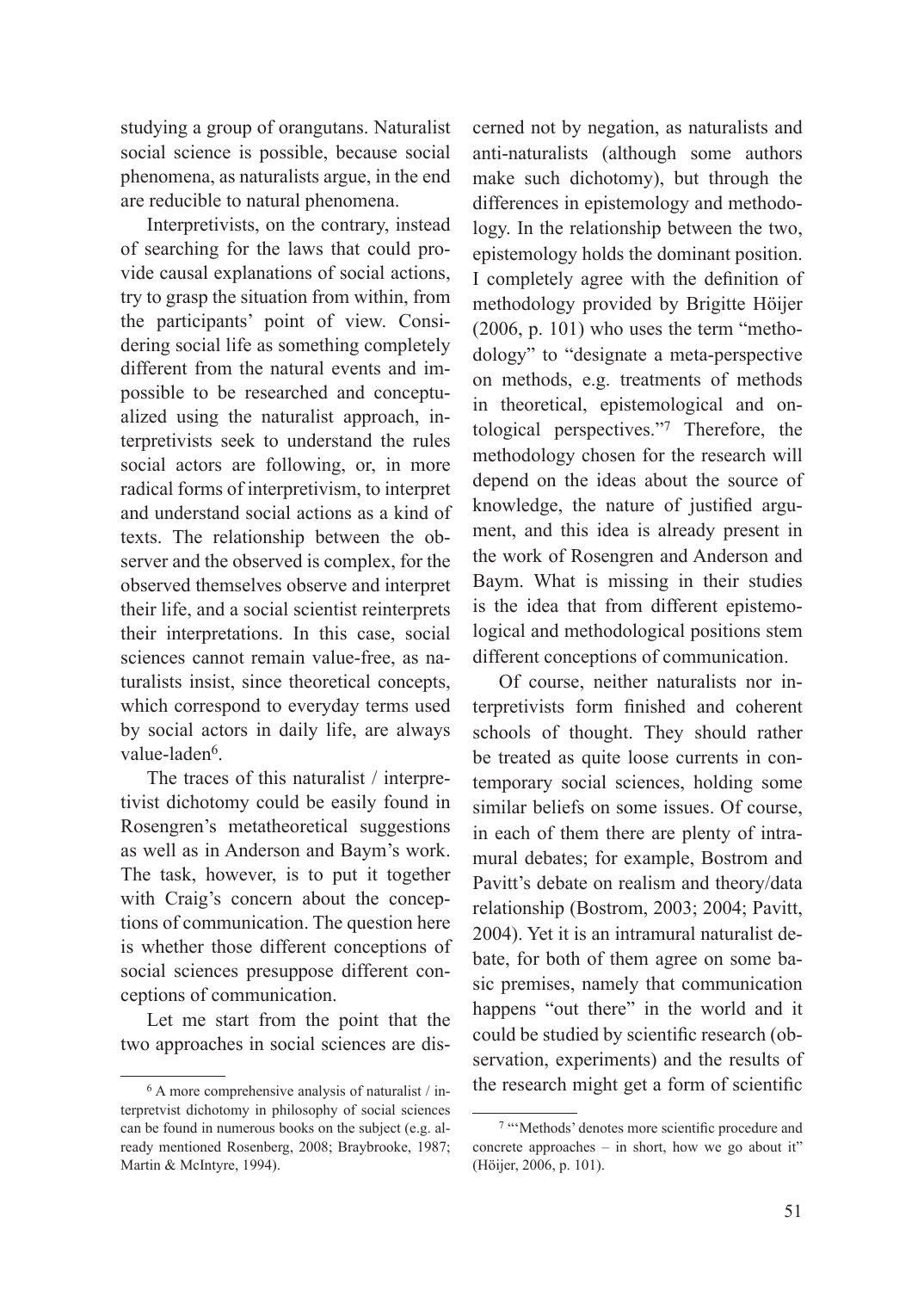theory, which could be tested and proved true or false by other communication researchers. In spite of their differences, Pavitt and Bostrom generally agree on the manner of relationship between the observer and the observed and the character of the justified argument, and both of them oppose some basic premises characteristic of the interpretivist camp: the double reflexivity of the observer / interpreter, the consensual (or constructivist) nature of truth, or the statement that knowledge always depends on various forms of power and inequality. Bostrom and Pavitt, as well as other naturalists (Rosengren, 1993; Boster, 2002; Miller & Berger, 1999), believe that the progress of knowledge can be achieved through improving empirical research, models and theories, and this progress is the goal of communication research (cf. Craig 1999 as an example of a different goal – communication theory as a dialogical–dialectic field, with no idea of progress nor accumulation of true knowledge and rejection of false theories).

Given such differences, it is not surprising that the notion of theorizing on communication will differ in naturalist and interpretivist camps. Naturalist and interpretivist epistemologies and methodologies will propose not concrete definitions of communication, but a broader basic notion and the way of conceptualizing it; they are two general traditions of theorizing (perhaps one may even risk calling them competing paradigms in a Kuhnian sense as there is pretty much incommensurability between them) inspiring a variety of concrete definitions of communication, based on common premises.

What exactly are the differences in conceptualizing communication?

*Naturalist* epistemology is based on the Cartesian divide between the observer and the observed (object). It is the active observer who gets the observational data from the experiment, measurement, observation. Though the data might be distorted by a fault of instruments or observer, justifiable knowledge is possible.

In communication theory, the naturalist view inspires the conception of communication, which is best schematized in the transmission model (sometimes called Shannon's model). This model represents communication as transmission of messages from sender to receiver. The sender has a privileged active position in determining the content of the message and the proper encoding of it. The receiver is rather passive, having almost the only function of adequaterly decoding the message. Even though the receiver has some freedom of interpretation, provided that the message has the meaning that could be understood properly, the scope of possible interpretations is rather narrow. Sender and receiver are independent of each other, and the meaning of the transmitted message is independent of both. The naturalists (especially their classical representatives – the so-called Columbia school of mass communication research) are not interested in the origins of transmitted meaning. The more important thing is that both sender and receiver can understand it, despite the noises in the communication channel, which may distort the message. (The channel is any environment where the messages are being transmitted.) Naturalist communication research predominantly aims at explaining the effects of communication. Effective communication occurs when the messages are encoded, sent and properly decoded. A properly encoded and properly decoded message has an effect on the receiver, which should be explained in causal terms.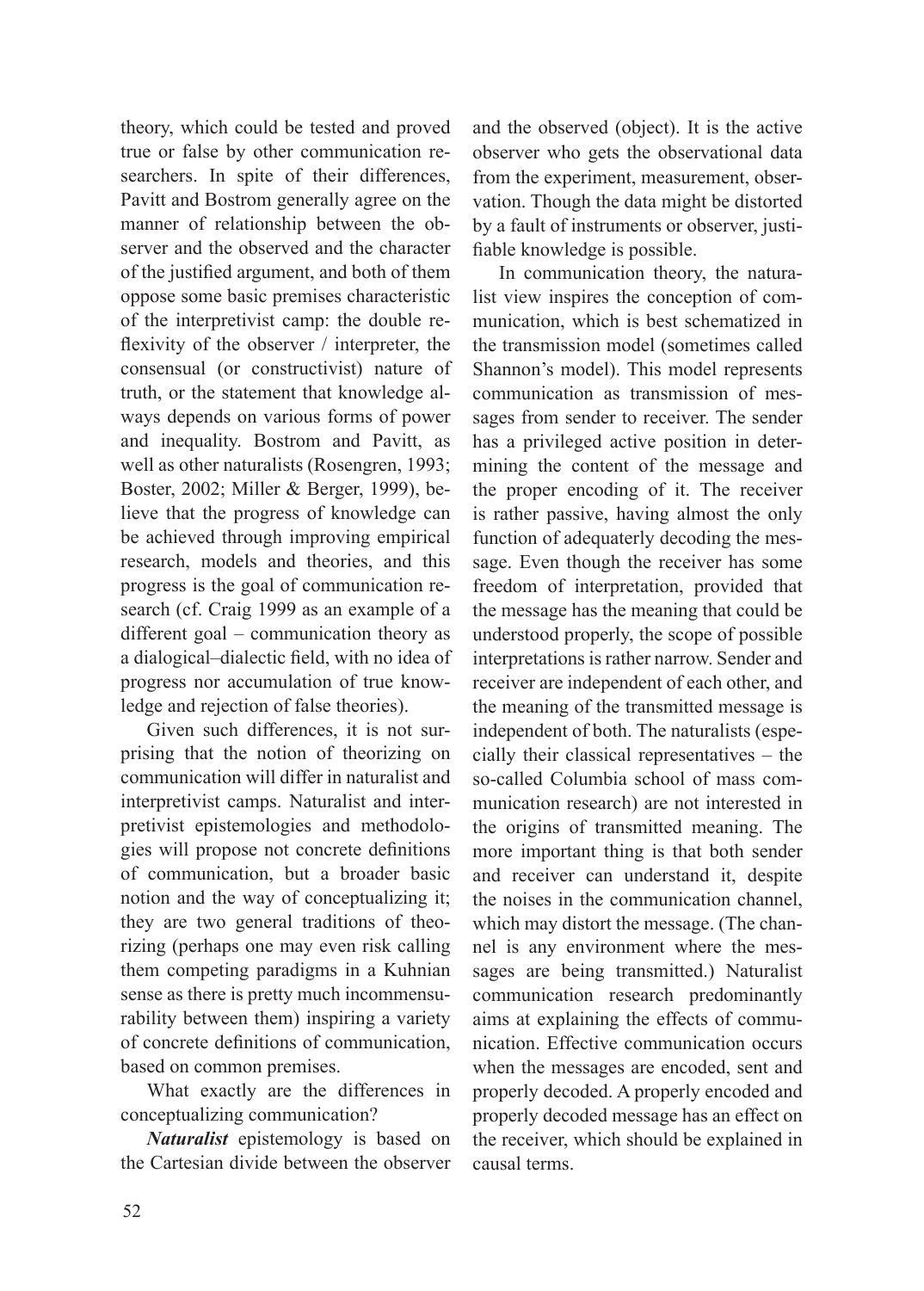The naturalist conception of communication research encounters many faces of *interpretivism* / (neo)pragmatism / constructivism<sup>8</sup>, based on different ideas about acquiring knowledge. In the interpretive epistemology, the explanation of social action through the conception of causality is replaced by the understanding of rules according to which people act, or by the notions of interpreting a social action as a text. The rules, however, are modified in the processes of action, and a reliable knowledge of them is achieved through knowing the beliefs of the members of communicative community. Therefore, the notions of what counts as communication and what is communicated depend on the participants of communication processes, and these notions are (re)formulated during the process of communication. Communication in the interpretivist approach is conceptualized according to the constitutive / ritual model which conceptualizes communication as "sharing, participation, association, fellowship, possession of common faith" (Carey, 2009 [1989], p. 15). The interpretative understanding of communication takes place, to paraphrase Wittgenstein, in some sort of cultural game. The dichotomy of sender and receiver is rejected in the interpretative theorizing. The main participant of communication is the whole communicative community which maintains communication through the common tradition of interpretation. The meaning of the message does not ex-

ist outside the process of communication, so it is not somehow discovered and transmitted by a particular individual, but rather created during the act of communication. Therefore, the channels of communication are not only media or face-to-face situations; the main channel for the creation of meaning is cultural tradition; it determines the frames of interpretation. Interpretivists are not interested in communication effects. Communication is created and maintained by communicative community, and community itself is created and maintained by communication; this mutual influence is the main characteristic of successful communication.

### **Concluding remarks**

The practice of theorizing and researching communication might be described as passing the three levels: first, it is the level of general philosophical ideas about the nature of knowledge; second, the level of methodological ideas about the nature of science, and third, the level of communication theories. All of the discussed typological attempts operate on one particular level: philosophical (Anderson and Baym, Nastacia and Rakow), methodological (Rosengren), or theoretical (Craig). Therefore, they either lose their specificity as typologies of communication theories, or lose the sight of the relation of communication sciences to the rest of social sciences, thus encountering the risk of inventing the wheel.

The present article suggests that the typology of theories in communication sciences should integrate the three levels as well as bring communication sciences back to the rest of social sciences. The typological analysis must show the dependence of

<sup>8</sup> The disunity of interpretive tradition is perhaps more visible than the naturalist one. Some members of this current, e.g. constructivism have rather complicated relation to the research of communication. Some varieties of constructivism in communication theory could hardly be considered as basis for research methodology. However more detailed analysis of the inner debates in the interpretivist camp requires much deeper research which would go beyond the limits of the present article.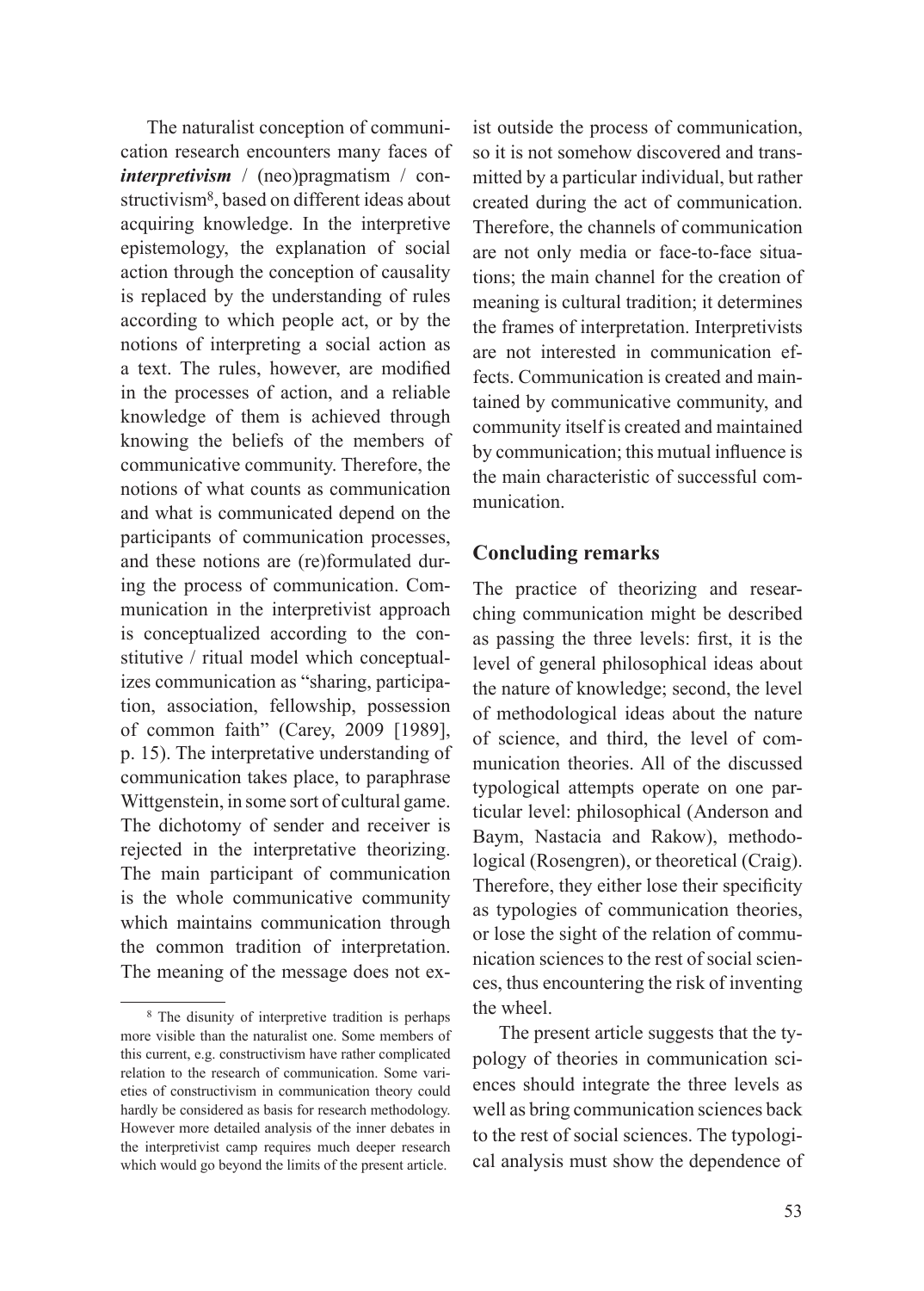the conception of communication on both the epistemological and methodological premises. Therefore, there are two ways of conceptualizing communication – naturalist and interpretive – based on two methodological approaches in social sciences.

This, however, does not mean that the typologizing of communication theories becomes an easy task of telling black from white. The two traditions in communication sciences should be regarded as ideal types, and the practice of communication theory and research sometimes is rather messy, taking place in a grey zone between the two extremes. Although the perfect match of a particular communication theory to the naturalist or interpretivist ideal is

#### **REFERENCES**

ANDERSON, James A. (1996). *Communication Theory: Epistemological Foundations*. New York, London: The Guilford Press, 1996. ISBN 1-57230- 083-3.

ANDERSON, James A.; BAYM Geoffrey (2004). Philosophies and Philosophic Issues in Communication, 1995–2004. *Journal of Communication*, Vol. 54, No. 4, p. 589–615.

BERELSON, Bernard (1959). The State of Communication Research. *The Public Opinion Quarterly*, Vol. 23, No. 1, p. 1–6.

BOSTER, Franklin J. (2002). On Making Progress in Communication Science. *Human Communication Research*, Vol. 28, No. 4, p. 473–490.

BOSTROM, Robert N. (2003). Theories, Data, and Communication Research. *Communication Monographs*, Vol. 70, No. 4, p. 275–294.

BOSTROM, Robert N. (2004). Empiricism, Paradigms, and Data. *Communication Monographs*, Vol. 71, No. 3, p. 343–351.

BOSTROM, Robert; DONOHEW, Lewis (1992). The Case for Empiricism: Clarifying Fundamental Issues in Communication Theory. *Communication Monographs*, Vol. 59, p. 109–129.

BRAYBROOKE, David (1987) *Philosophy of Social Science.* Englewood Cliffs: Prentice Hall, Inc. ISBN 0-13-662294-3.

hardly achievable and the attribution of a particular theoretical position to a particular tradition may sometimes be challenging, it is by no means impossible.

Learning from other social sciences might have another positive impact on the identity debates in communication sciences. Plenty of books and articles in philosophy and methodology of social sciences show that the identity problems and paradigmatic battles are typical of all social sciences. None of social sciences can proudly declare being a unified, monoparadigmatic science. And this provides some consolation: the existence of identity problems makes communication sciences neither worse nor inferior.

CAREY, James W. (2009). *Communication as Culture: Essays on Media and Society.* Revised Edition. New York and London: Routledge (First edition published 1989). ISBN 0-415-98976-0.

CRAIG, Robert T. (1999). Communication Theory as a Field. *Communication Theory*, Vol. 9, No. 2, p. 119–161.

CRAIG, Robert T. (2007). Pragmatism in the Field of Communication Theory. *Communication Theory*, Vol. 17, No. 2, p. 125–145.

DERVIN, Brenda; GROSSBERG, Lawrence; O'KEEFE,Barbara;WARTELLA,Ellen, eds.(1989). *Rethinking Communication.* Volume 1: *Paradigm Issues*. Newbury Park, London, New Delhi: Sage Publications. ISBN 0-8039-3029-1.

HÖIJER, Brigitte (2006). Are We as Attentive to Method as We Should Be? *Nordicom Review*, No. 1, p. 101–106.

HOLLIS, Martin (1994). *The Philosophy of Social Science*. Cambridge; New York; Melbourne; Cape Town: Cambridge University Press. ISBN 0-521-44264-8.

JENSEN, Klaus Bruhn, eds (2002). *A Handbook of Media and Communication Research. Qualitative and Quantitative Methodologies.* New York and London: Routledge. ISBN 0-203-465105.

LASSWELL, Harold D. (1971). The Structure and Function of Communication in Society. In: